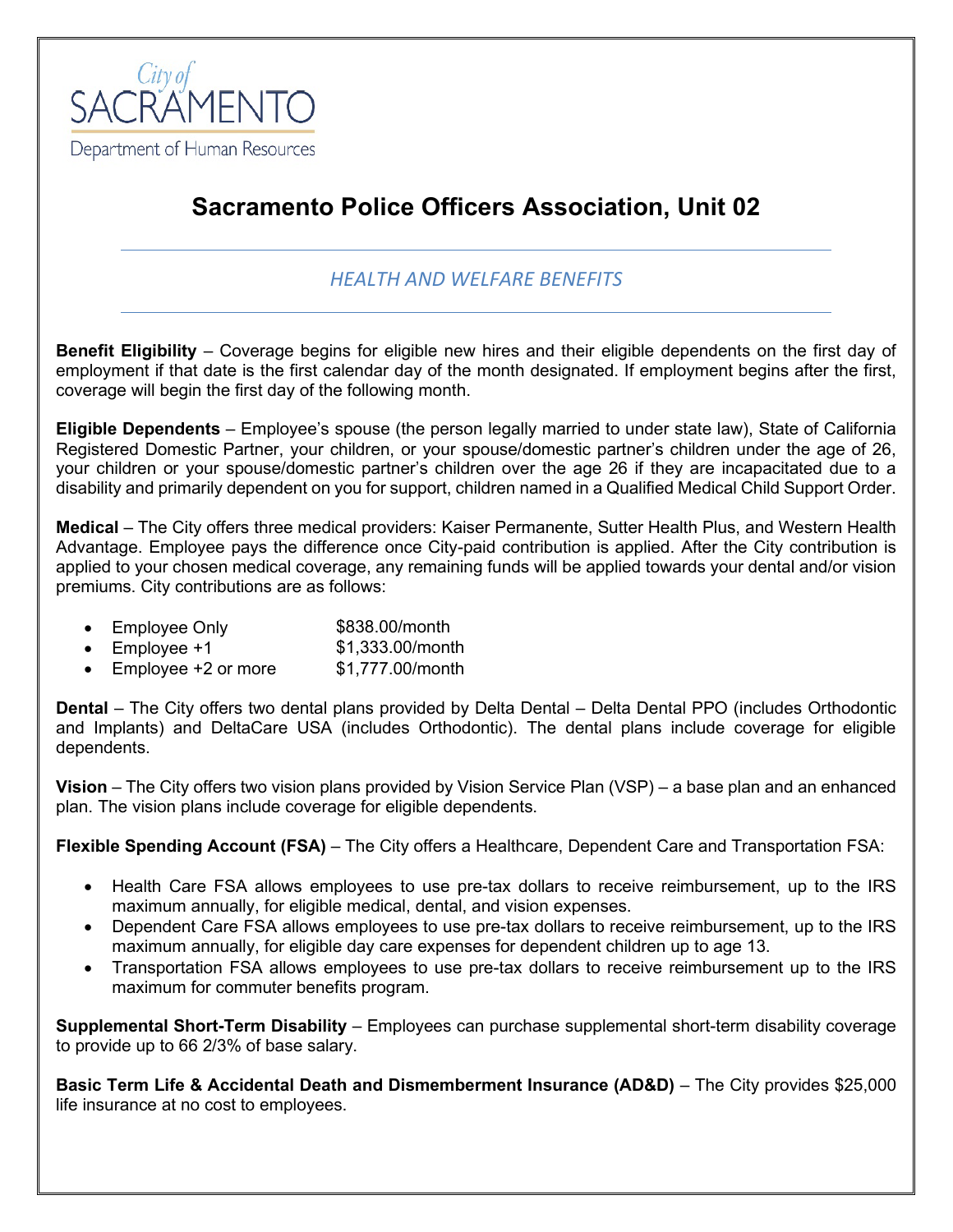*Note: The City agrees to provide AD&D Insurance in the principal amount of \$400,000 to officers while they are performing the Explosive Ordinance Disposal (EOD) duties, Air Operation flights, SWAT call-out duties, bicycle detail, and Motorcycle enforcement duties.*

**Supplemental Life and AD&D** – Available for employee purchase dependent upon Labor Agreement.

**Dependent Life Insurance** – Employees can purchase \$2,000 or \$5,000 life insurance for a spouse and/or child(ren) up to age 26.

**Workers' Compensation** – Employees are covered by the City's self-insured workers' compensation program.

**Aflac Insurance** – Employees can purchase Accident, Hospital Indemnity, or Critical Illness policies at the City's group rates.

**LegalShield & Identity Theft Protection** – Employees can purchase membership and have access to 24/7 expert legal advice, assistance on legal matters.

**Liberty Mutual Home and Car Insurance** – Employees are offered exclusive group savings and competitive rates.

## *RETIREMENT AND DEFERRED COMPENSATION*

**California Public Employees' Retirement System** – The City contracts with the California Public Employees Retirement System (PERS). For Miscellaneous employees (Non-Sworn Civilian staff): 2% @ 55 retirement formula for Classic PERS members and 2% @ 62 retirement formula for new enrollees to PERS. For Safety employees (Sworn staff): 3% @ 50 retirement formula for Classic PERS members and 2.7% @ 57 retirement formula for new enrollees to PERS. For more specific information, refer to the [City's Labor Agreement](http://www.cityofsacramento.org/HR/Divisions/Labor-Relations/Labor-Agreements) for your Unit.

**Medicare** – Both the City and the employee contribute 1.45% into Medicare.

**Social Security** – Both the City and Non-Sworn Civilian employees contribute 6.2% into Social Security. *Note: Sworn Police employees do not participate in Social Security.*

**Retiree Health Savings Account (RHSA)** - Employees hired before September 3, 2013, shall contribute one percent (1%) of their base salary per pay period into an individual RHSA account. Employees hired on or after September 3, 2013, shall contribute three percent (3%) of base salary per pay period into an individual RHSA account.

**Deferred Compensation Plan** – Enrollment in the City sponsored 457 Deferred Compensation Plan administered by Nationwide is voluntary. Contributions and earnings are tax deferred. Employees may enroll or change contributions once a month per IRS regulations. Employees can defer up to the annual amount fixed by the IRS. To allow for flexibility, the plan has loan and hardship withdrawal provisions. The City does not match employee contributions.

### *WORK/LIFE PROGRAMS*

**Employee Assistance Program (EAP)** – EAP is a confidential service available to employees and their family, and is a program designed to help with emotional health issues and everyday challenges. Administered by Mental Health Network, EAP is easy to use and paid for by the City. EAP member services provide a wealth of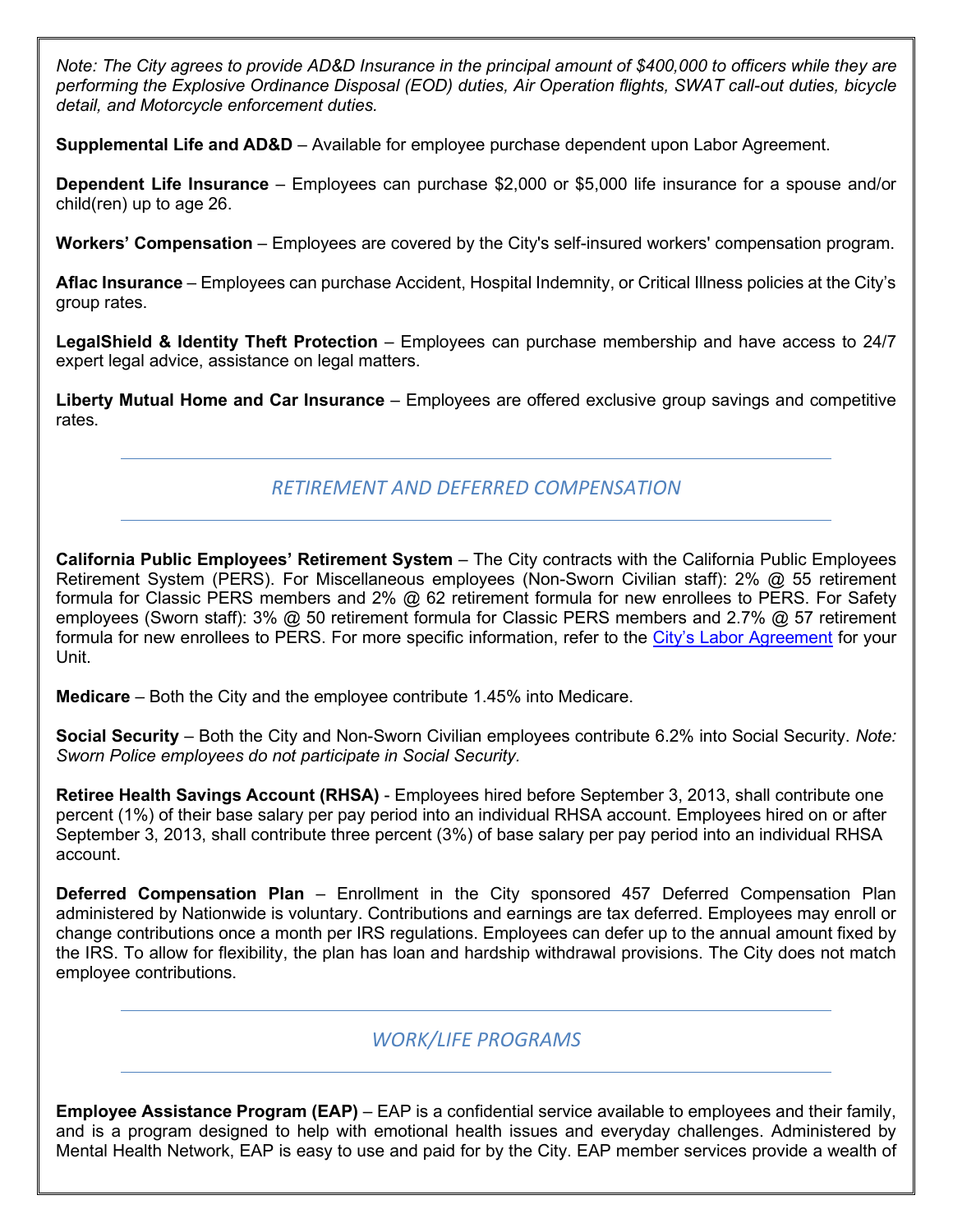resources that can help employees lead a healthy, happy, and well-balanced life – including emotional health, wellness, and work and life services for employees and their covered dependents. Employees and each of their family member are eligible for five (5) in-person sessions or telephonic consultations, per issue, per calendar year.

**Transportation** – The City encourages the use of public transportation. Full-time career civilian employees who use Sacramento Regional Transit are eligible to receive eighty percent (80%) City-paid monthly bus passes. Part-time career civilian employees are eligible to receive fifty percent (50%) City-paid monthly bus passes. If using other transportation modes such as Amtrak, the City will reimburse eligible full-time career civilian employees eighty percent (80%) of the costs up to a maximum of \$120.00 per month and eligible part-time civilian employees may be reimbursed fifty percent (50%) of the costs up to a maximum of \$120.00 per month.

Eligible full-time City employees who are assigned to work in the downtown area, who do not have free parking, shall receive a transportation allowance of \$90.00 per month. Eligible part-time career City employees who are assigned to work in the downtown area shall receive a transportation allowance of \$60.00 per month.

Discount parking will be available to employees on a first-come, first-served basis, for parking spaces allotted to the Police Department, in the Memorial Garage at a discounted rate of thirty percent (30%) off the full regular monthly Memorial Garage rate.

**Holidays** – The number of recognized holiday hours shall be one hundred and twelve (112) hours.

**Vacation** – Employees may accumulate up to a maximum of 480 vacation hours. Vacation accrual rate is based on years of service:

| <b>Years of Service</b> Vacation Earned |                   |
|-----------------------------------------|-------------------|
| $0$ to 5                                | 10 days/80 hours  |
| 5 to 15                                 | 15 days/120 hours |
| $16 +$                                  | 20 days/160 hours |

**Sick Leave** – City employees accrue sick leave based on the number of regular hours worked. Full-time employees shall accumulate sick leave credits at the rate of one day per month. There is no maximum accumulation.

**Personal Time Off (PTO)** – Employees receive the equivalent of twenty-four (24) hours of annual paid PTO after ten (10) years of full-time service.

**Other Leaves** – The City also provides the following paid and unpaid leaves: bereavement leave, Family and Medical Leave (FMLA), California Family Rights Act (CFRA), pregnancy disability, parental leave, jury duty, and military duty leaves.

### *ADDITIONAL INFORMATION*

**Longevity Pay** – Employees who have completed seventeen (17) years of City service shall receive longevity pay in the amount of three percent (3%) above their base rate of pay. In addition, per Section 108 of City of Sacramento Charter, upon completion of twenty (20) years of service, an employee shall receive yearly thereafter a lump sum of \$100 in addition to said employee's regular compensation. Upon completion of twentyfive (25) years of service, an employee shall receive yearly thereafter a lump sum of \$200 in addition to said employee's regular compensation and in addition to the longevity allowance described above, for a total of \$300.

**Miscellaneous Allowances** – Please refer to the current Sacramento Police Officers Association (Rep Unit 02) [Labor Agreement](http://www.cityofsacramento.org/HR/Divisions/Labor-Relations/Labor-Agreements) for specific details regarding: